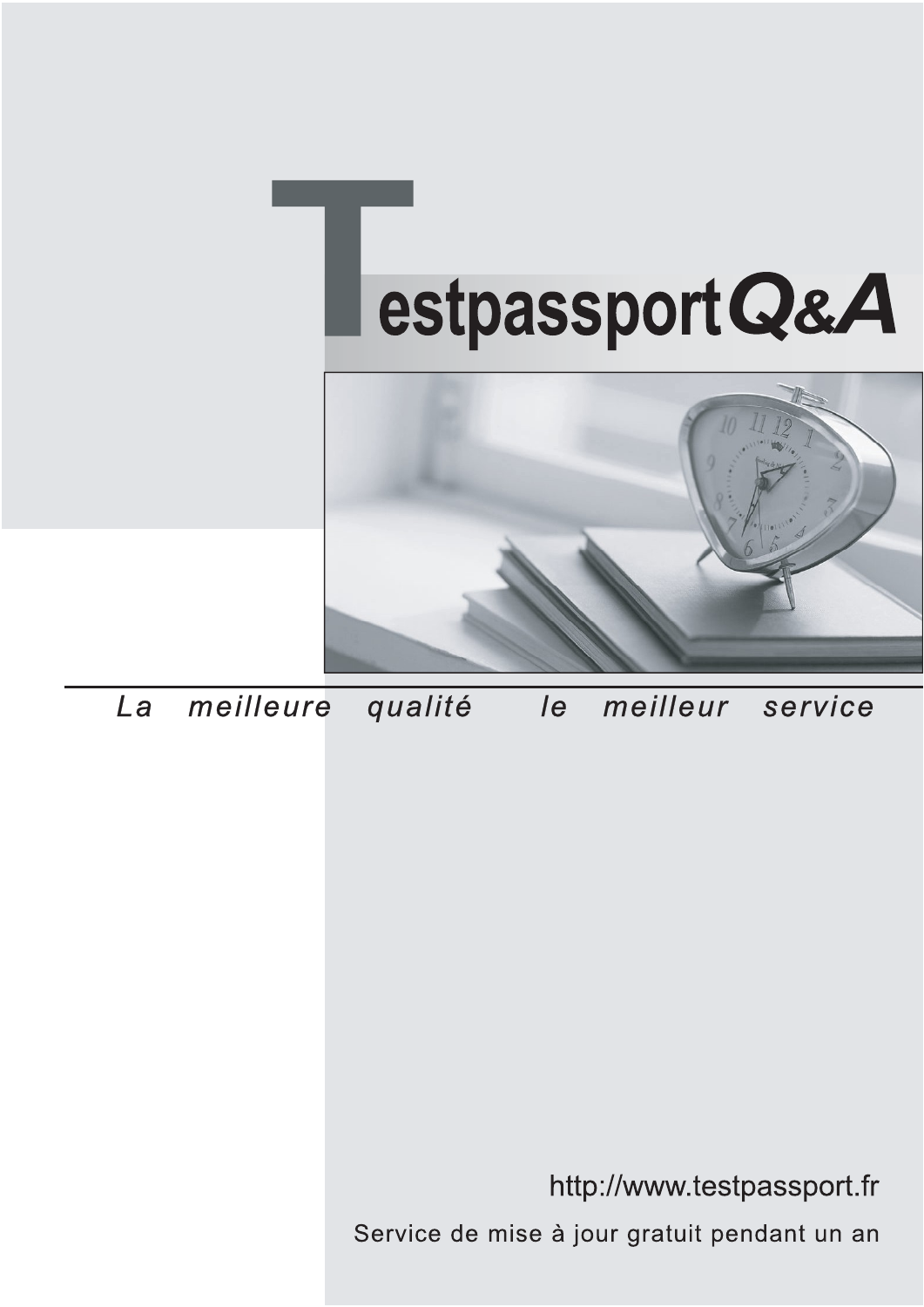# **Exam** : **C2010-653**

**Title** : Fundamentals of IBM TRIRIGA Application Platform V3.2.1 Application Development

# **Version** : Demo